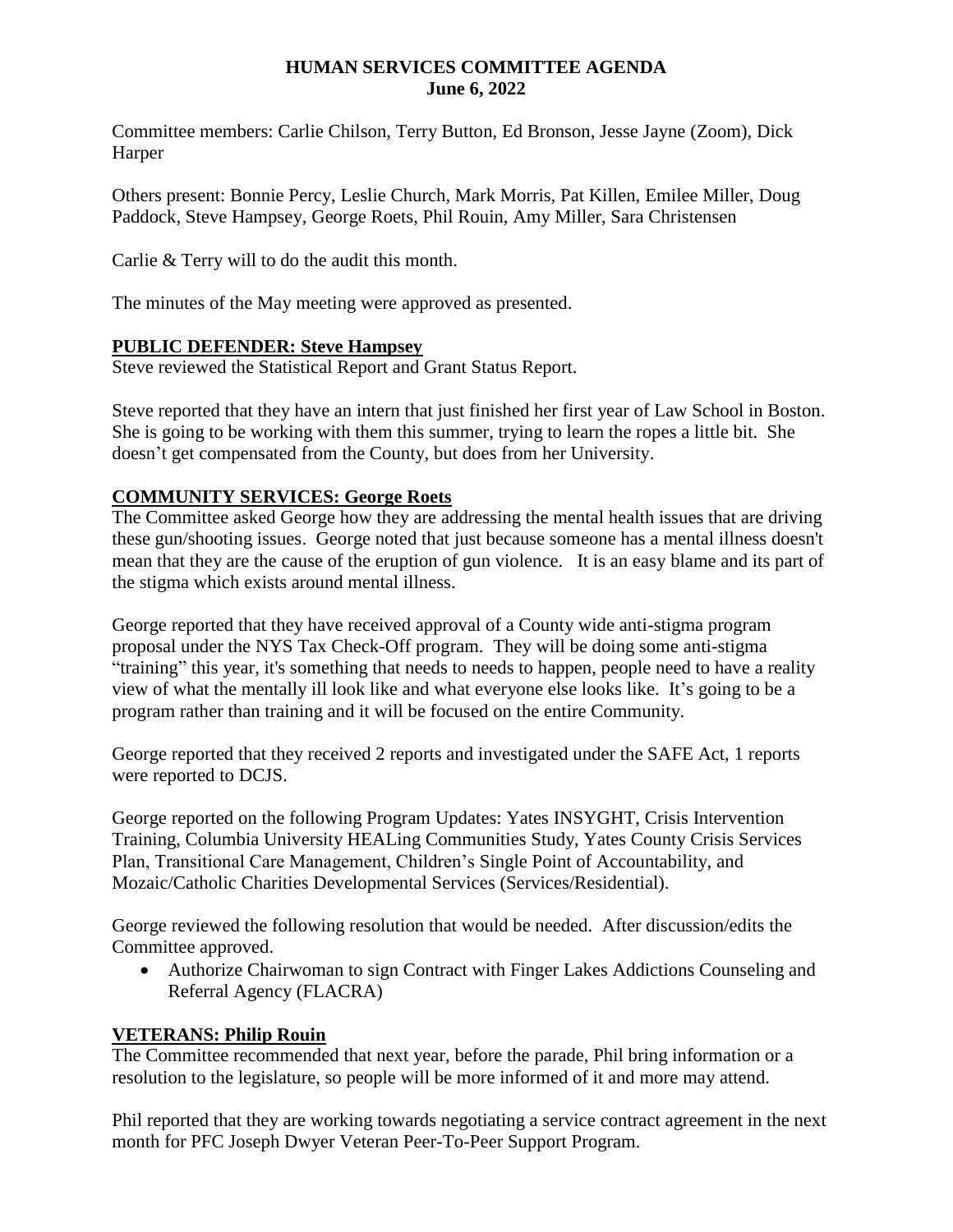Phil reported that as a result of A4TD regional funding cut, the VSA Admin Clerk is no longer working for the department, effective May 17<sup>th</sup>.

Phil reported that Kyle Bills will be undertaking the initial Veteran Service Officer training.

Phil reported that their monthly services report for May shows 277 services were provided and VSA staff and volunteers, using County vehicles, transported 31 Veterans to medical appointments.

Phil reviewed the summary of statistical data.

Carlie shared the Letter of Appreciation that Nonie received regarding Phil and the hard work he has done.

Phil reviewed upcoming Veteran-Related Trainings, Meetings, and Community Events. He will not be able to attend the conference in Texas.

The Committee questioned the uptick of Veteran burials. Phil reported that they aren't the actual deaths, it is filing applications through the VA which is no cost to the veteran or helping with an application.

# **OFFICE FOR THE AGING: Becky Bennett-Tears**

Becky reported that they have a basic directory of their services, which is just their main programs, and on that list there's something called the private care registry. The private care registry is individuals that are not background checked by them and they're not endorsed by them, but that's where they would find that type of stuff. People that would mow the lawn, clean the house, or do home repairs. If people call their office looking for home repairs they typically link them with Keuka Housing because they have grant funding for that.

Becky reviewed where the deliveries occur for Senior Nutrition and defined what bulk means in this instance.

Becky reported that regarding their annual update, he will be sending the annual update request and signature page to Leslie this week, and it will come through DocuSign, and once they get that back they'll be able to submit their annual update.

Becky reported that halfway through March, they were given an Unmet Needs Supplement of \$85,000 that needed to be spent by the end of March. They were given a very short time frame to spend it, but also it was listed as unapproved, so they couldn't feasibly spend it. But since that time, those funds have been now marked as approved and they got an extension on the funding. So, they were able to utilize it to purchase a wheelchair accessible vehicle, for about \$67,000, which will allow them to transport six ambulatory passengers and two individuals utilizing wheelchairs, replacing their current 2017 dodge caravan. The remaining funds will be used to update six or seven staff computers that are old or out of warranty.

Becky reported that there are robotic voice operated care companions that will be available. These companions are best suited for individuals that are home alone, more than five hours a day. They are hoping to get some of these for their seniors.

## **SOCIAL SERVICES: Amy Miller**

Amy reviewed the following resolution that would be needed. After discussion/edits the Committee approved.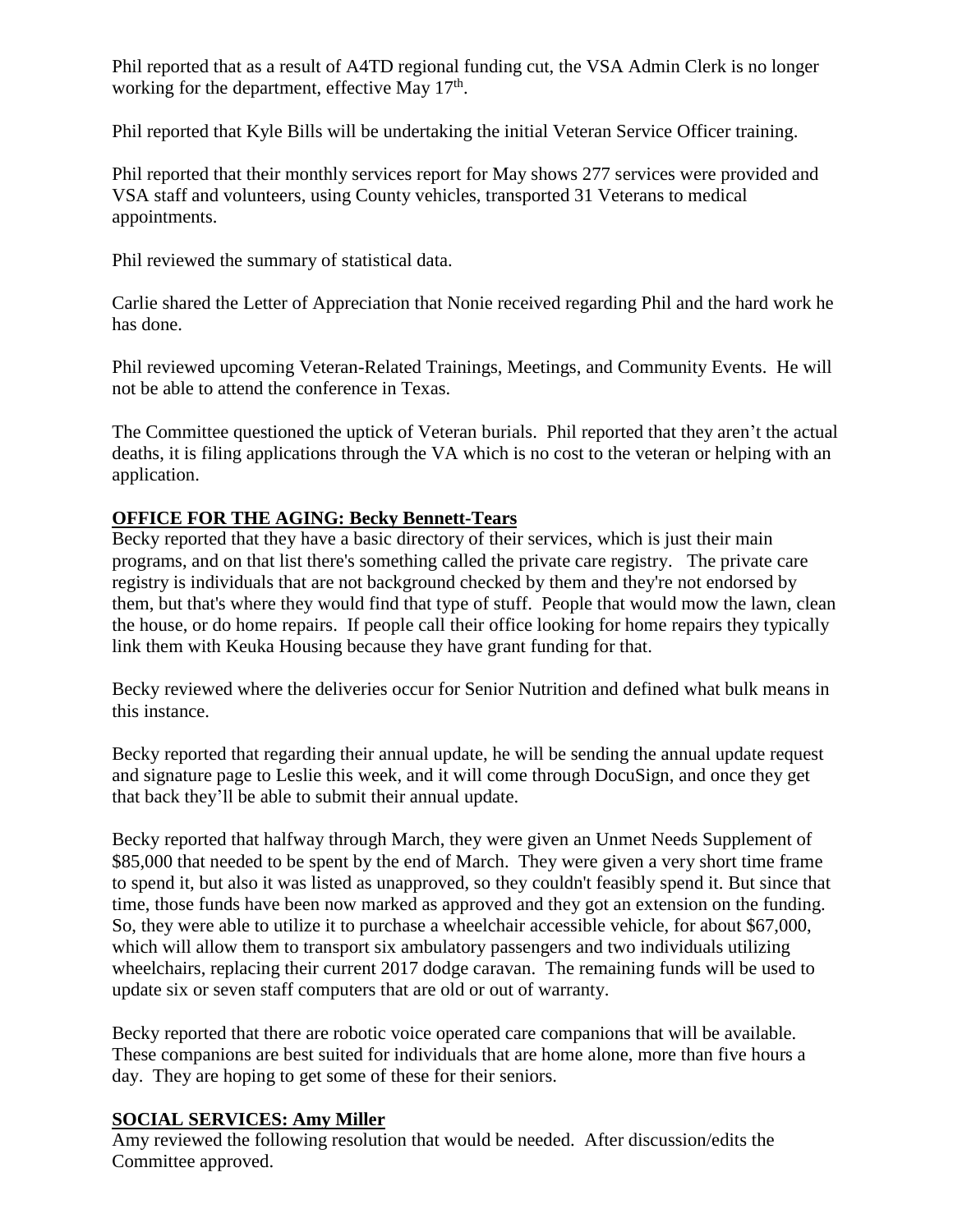- Authorize Chair to Electronically sign Child and Family Services Plan Update
- Authorize Contract with the Workforce Investment Board
- Allocate funding for Summer Youth Employment Program and Workforce Investment and Opportunity Act funding
- Authorize Youth Bureau Contracts
- Authorize Chair to sign Youth Bureau Resource Allocation Plan

Amy requested authorization to purchase a monitor to hang in the lobby that would have Department of Social Services messages on it. She would be open to putting messages from other departments on it too. The Committee agreed this was a good idea and that Amy should go ahead and apply for it.

| Household Size | One    | Two    | Three  | Four   | Five   | <b>Six</b> | Seven  |
|----------------|--------|--------|--------|--------|--------|------------|--------|
| Disabled       | 934    | 1,367  | 1,572  | 1,777  | 1,982  | 2,187      | 2,392  |
| 100%           | 1,133  | 1,526  | 1,920  | 2,313  | 2,706  | 3,100      | 3,493  |
| 110%           | 1,246  | 1,679  | 2,112  | 2,544  | 2,977  | 3,410      | 3,842  |
| 120%           | 1,359  | 1,831  |        |        |        |            |        |
| 133%           | 1,507  | 2,030  | 2,553  | 3,076  | 3,599  | 4,122      | 4,646  |
| 135%           | 1,529  | 2,060  |        |        |        |            |        |
| 138%           | 1,563  | 2,106  | 2,649  | 3,192  | 3,735  | 4,277      | 4,820  |
| 150%           | 1,699  | 2,289  | 2,879  | 3,469  | 4,059  | 4,649      | 5,239  |
| 154%           | 1,745  | 2,350  | 2,956  | 3,562  | 4,167  | 4,773      | 5,379  |
| 155%           | 1,756  | 2,366  | 2,975  | 3,585  | 4,195  | 4,804      | 5,414  |
| 185%           | 2,096  | 2,823  | 3,551  | 4,279  | 5,006  | 5,734      | 6,462  |
| 200%           | 2,265  | 3,052  | 3,839  | 4,625  | 5,412  | 6,199      | 6,985  |
| 223%           | 2,526  | 3,403  | 4,280  | 5,157  | 6,035  | 6,912      | 7,789  |
| 250%           | 2,832  | 3,815  |        |        |        |            |        |
| Resource limit | 16,800 | 24,600 | 25,013 | 28,275 | 31,538 | 34,800     | 38,063 |

Amy reviewed the following chart that shows Medicaid eligibility:

Amy reported how to qualify for cooling assistance under the amended guidelines. Applicants must meet HEAP eligibility criteria and income thresholds, which vary by household. Applicants are no longer required to have a medical condition. The program covers the cost of an air conditioning unit and installation. The Committee questioned if they have to send someone to take the air conditioning unit out for the winter. Amy had not considered that and was unsure, but would try to find out.

Amy reported that each municipal Youth Bureau has received an allocation for the Sports Opportunity Funding to serve children and youth ages 6-17 based on the population of eligible youth in the County. This funding is from the New State Tax on Mobile Sports Wagering. No county will receive less than \$5,000. The Yates County allocation is \$6,023.

### **PUBLIC HEALTH: Sara Christensen**